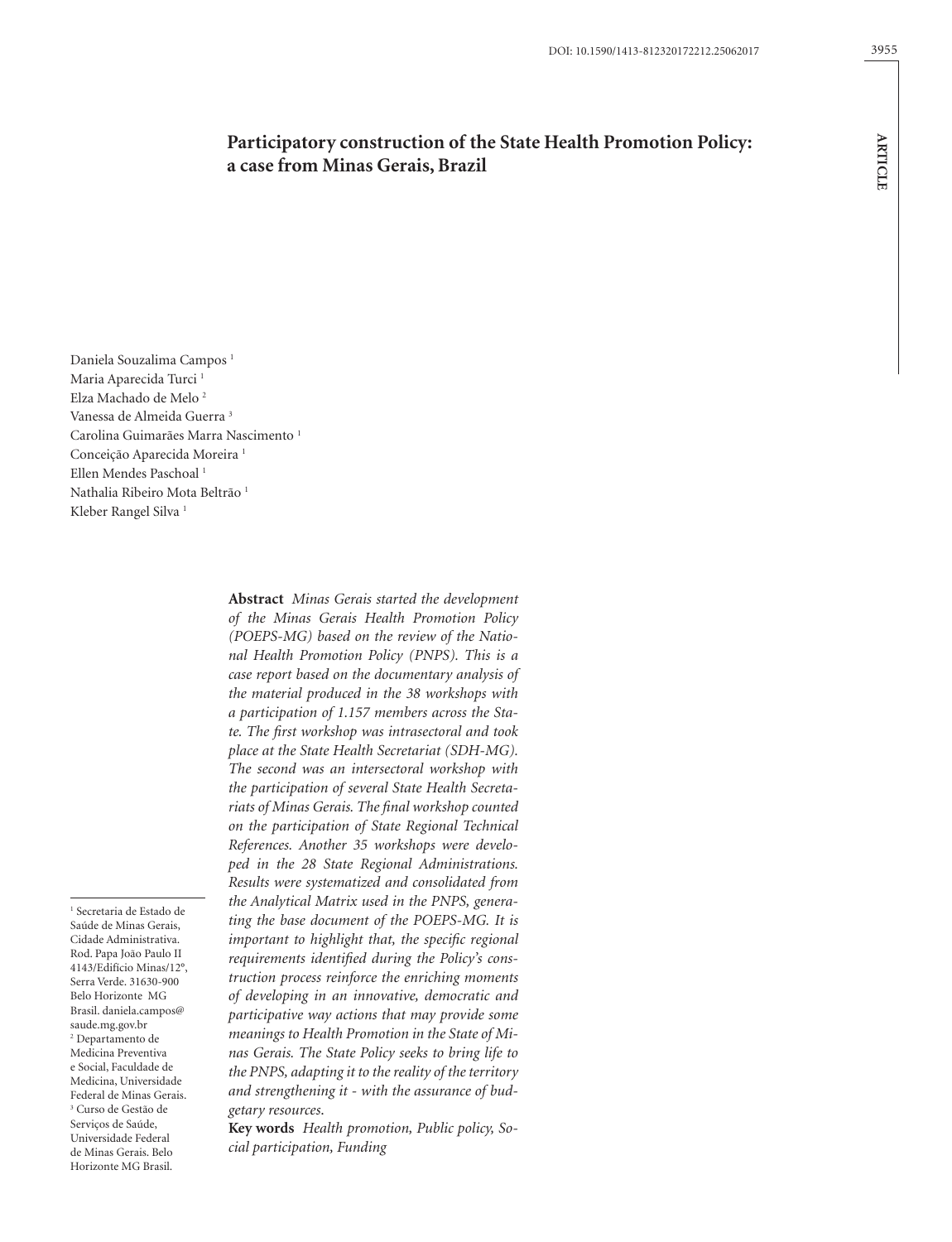## **Introduction**

The concept of Health Promotion was established 30 years ago at the First International Conference on Health Promotion in Ottawa in 1986 and has been discussed worldwide since $1,2$ . In Brazil, in that same year, at the Eighth National Health Conference, the expanded concept of health was adopted, which seeks to overcome the mere lack of diseases and to approach the Health Promotion concepts, prioritizing life care-focused policies<sup>2</sup>.

Regarding the historical development of Health Promotion in Brazil, the 1986 National Health Conference defined it as the concept that articulates the mobilization of public and private, technical and scientific and sociocultural institutional and community resources for the social production of health in the daily life of the population and that combines actions, developed jointly by different sectors of government and civil society to improve living and health conditions, promoting equity and the development of citizenship<sup>3,4</sup>. Buss and Carvalho<sup>2</sup> also highlights principles and guidelines of the Unified Health System (SUS), defined in the 1988 Federal Constitution, which are focused on Health Promotion and reinforced in 1992 by the establishment of the Family Health Program (PSF) with its multidisciplinary teams. Until 2006, some isolated programs of healthy eating, traffic violence and physical activity stood out as Health Promotion strategy. The preliminary version of the National Health Promotion Policy was elaborated in 2002, but the actual institutionalization of this approach to health occurred only in 2006, establishing, therefore, more robust initiatives $2,4-7$ aimed at changes in society that directly influence the health situation of the population<sup>8</sup>.

The policy review process attended by the various sectors of society<sup>9</sup> brought broader conceptual and strategic approaches, transcending individual co-responsibility for individual and collective health towards citizenship. With regard to SUS purposes, Health Promotion actions seek to reduce regional gaps and open the possibility of access to these services in a more equitable  $way<sup>10</sup>$ .

In order to operationalize the Health Promotion actions, it is necessary to consolidate practices aimed at the individual and the collective, from a multidisciplinary, comprehensive and networked perspective, considering all the needs of the population, under the perspective of public policies $10$ .

In the national setting, Health Promotion strategies gained strength in 2014 with the PNPS review, through a participatory and democratic process with the purpose of attuning it to the new health demands and, above all, strengthening Health Promotion as a strategy to promote care, with broad participation of managers, health workers, counselors, representatives of social movements and researchers linked to educational institutions<sup>10</sup>.

In the State of Minas Gerais, Health Promotion has been in place since 2007, when the Health Promotion Management was created through State Decree N° 44.479, of March 9, 2007. In 2009, Decree Nº 45.038, of February 6, 2009, established the Health Promotion Advisory Office under the Sub-Secretariat of Health Surveillance.

In 2011, through Decree Nº 45.812, of December 14, 2011, it was renamed as the Health Promotion and Non-Communicable Diseases Board and allocated to the Superintendency of Epidemiological, Environmental and Occupational Health Surveillance. In 2015, in order to increase and strengthen State Health Promotion actions, the sector was reassigned to the Superintendency of Primary Health Care with a proposed elaboration and implementation of the State Health Promotion Policy.

The construction of the State Health Promotion Policy of Minas Gerais (POEPS-MG) was motivated by the implementation of reviewed PNPS actions, aiming at accelerating the introduction of Health Promotion actions into the daily routine of PHC services in Minas Gerais municipalities. In addition to the inductive effect inherent to Public Policies, it provides these professionals continued education practices through dissemination/discussion in the instances of the Unified Health System (SUS). This construction built on internal discussions of the Health Promotion Board when PNPS actions were implemented and with a diagnosis of ongoing health promotion actions, which signaled the need to add state specificities to PNPS, which culminated then with the interest and political decision of strengthening Health Promotion in the SUS-MG.

This work aims to describe this construction process, highlighting the values and principles, the foundations, the operational and cross-sectional strategies and the proposed financing model to support the implementation of the POEPS-MG.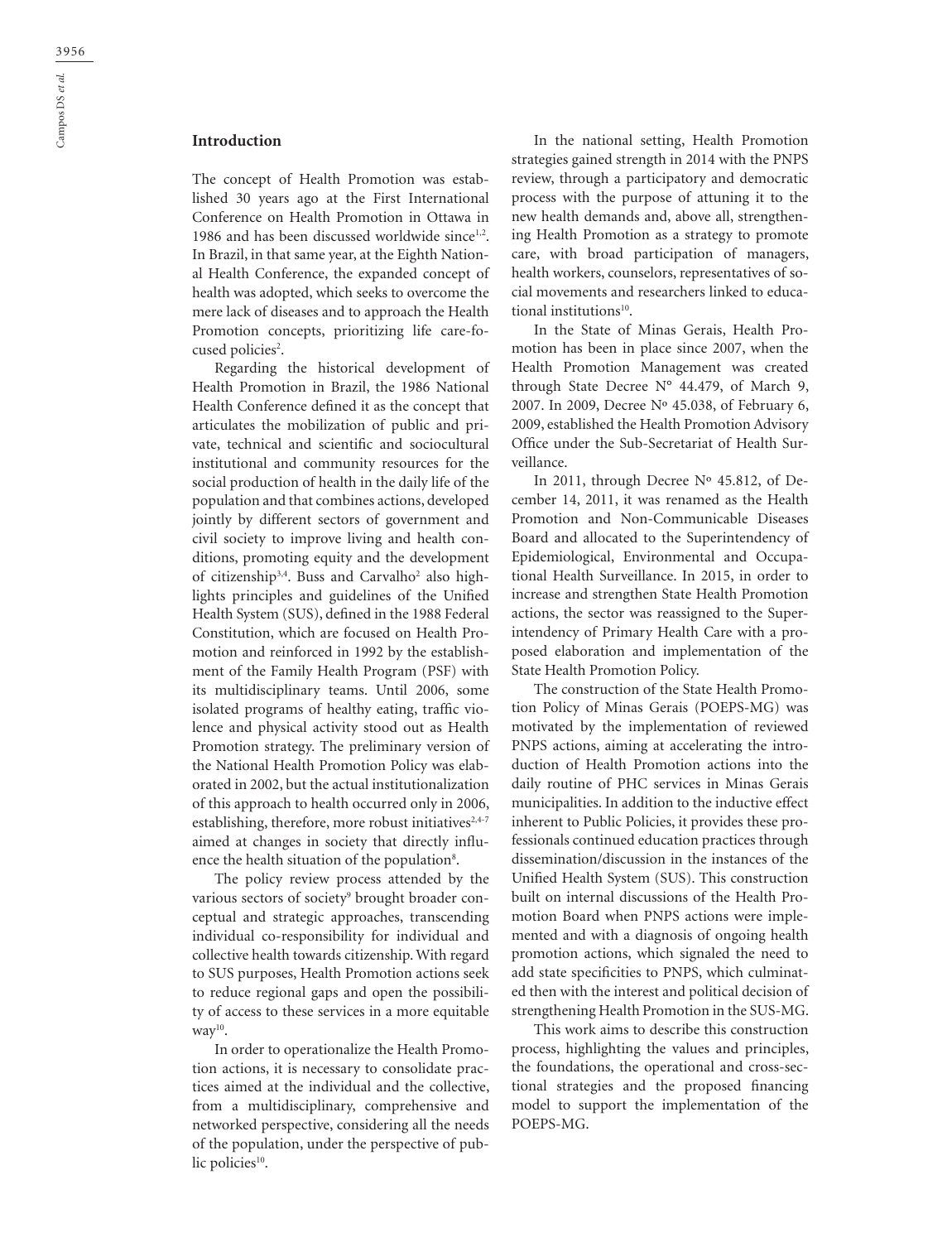### **Methodology**

In order to substantiate the proposal for the formulation of POEPS-MG, the Theory of Communicative Action, elaborated by Jurgen Habermas, specifically the concept of democracy that it engenders, whose pillar is the praxis of autonomy of those involved was adopted<sup>11</sup>. A brief description of the theory to introduce its main elements starts from the basic concept of communicative action, understood as language-mediated interaction that develops in the context of daily life in which stakeholders agree with each other to coordinate their actions<sup>11, 12</sup>.

This communicative practice carries in itself argumentation and unfolds in its reflective form the discourse<sup>12,13</sup>, so that it begins here and now, in the daily context, but can proceed, overcome boundaries, embrace all involved and achieve universality<sup>14-16</sup>. In its dialectical relationship with communicative action, discourse is the only place of rational will, since it brings autonomy and universalization $16$ ; it transforms social stakeholders into authors<sup>11</sup>; it articulates micro and macro-space and decompresses life's world: in the words of Habermas "[...] life's world opens up whenever at least two subjects meet and are willing to act cooperatively"<sup>11</sup>. That is exactly why health promotion was thought in an articulated way to the praxis of autonomy<sup>17,18</sup>, and the entire formulation process of the POEPS-MG built through workshops, with broad participation of various social stakeholders and decision-making levels.

The methodology used by this study is case report built from the documentary analysis of the products developed during the elaboration of the State Policy of Minas Gerais.

Thirty-eight workshops were held and organized by the Health Promotion Board of the State Health Secretariat (SES-MG). In all the workshops, themes were selected by participants through the prioritization procedure called *Tak*ing Stock, proposed by Fetterman<sup>8</sup>. The methodology used in the workshops proposed the broad participation of individuals and, thus, contributed to a democratic and participatory policy construction movement<sup>8</sup>.

Of these workshops, three were held at the central level, the first was intrasectoral, with professionals from the State Health Secretariat of Minas Gerais (SES-MG). The second was intersectoral, with the participation of Minas Gerais State Secretariats and with the participation of professionals who are Health Promotion technical references at the State Regional Administrations. Health managers and workers, representatives of the Municipal Health Secretariats Council of Minas Gerais (COSEMS-MG), the School of Public Health of the State of Minas Gerais (ESP-MG), the Federal University of Minas Gerais (UFMG), as well as professionals from other State Secretariats and institutions with an interface with Health Promotion, as per Chart 1.

The other 35 workshops took place in the 27 Regional Health Administrations and counted on the representation of 508 municipalities (61.80% of the total of the municipalities of the State) and the participation of 966 professionals. These workshops were distributed across the State and regionalization was set forth in the Regionalization Master Plan (PDR) as a guiding process $19$ , as per Chart 1.

Products obtained in the 38 workshops were systemized as shown in Chart 1 using the matrix developed in the 2014 PNPS review and adapted to the state reality, entitled "Matrix of connection between the components of the National Health Promotion Policy, Brazil, 2014", described in a 2014 study by Rocha et al.<sup>9</sup>. After the systematization, the POEPS-MG Minutes were jointly drafted by the POEPS-MG Working Group (GT-POEPS-MG) in face-to-face meetings on January 27-28 and February 03-04, 2016.

### **Results**

The products obtained after systematization of all the workshops through the elaboration of an analytical matrix assisted in the construction of the Minutes of the POEPS-MG, which were later submitted to deliberative bodies such as the State Health Council and the Bipartite Interagency Committee (CIB).

The first workshop was intrasectoral and held with representatives of other areas of the Minas Gerais State Health Secretariat (SES-MG), which had an interface with Health Promotion, on November 03-04, 2015, and was attended by the following areas: Policy Directorate for Primary Health Care Policies; Superintendency of Pharmaceutical Care; Coordination of Noncommunicable Diseases and Problems; Coordination of Chronic Diseases Care Networks; Directorate of Occupational Health; Directorate of Oral Health; Food Surveillance / Health Surveillance Directorate; Social Media Advisory Office; Coordination of Specialized Care; Coordination of Women's Health Care / "Rede Cegonha"; Coordination of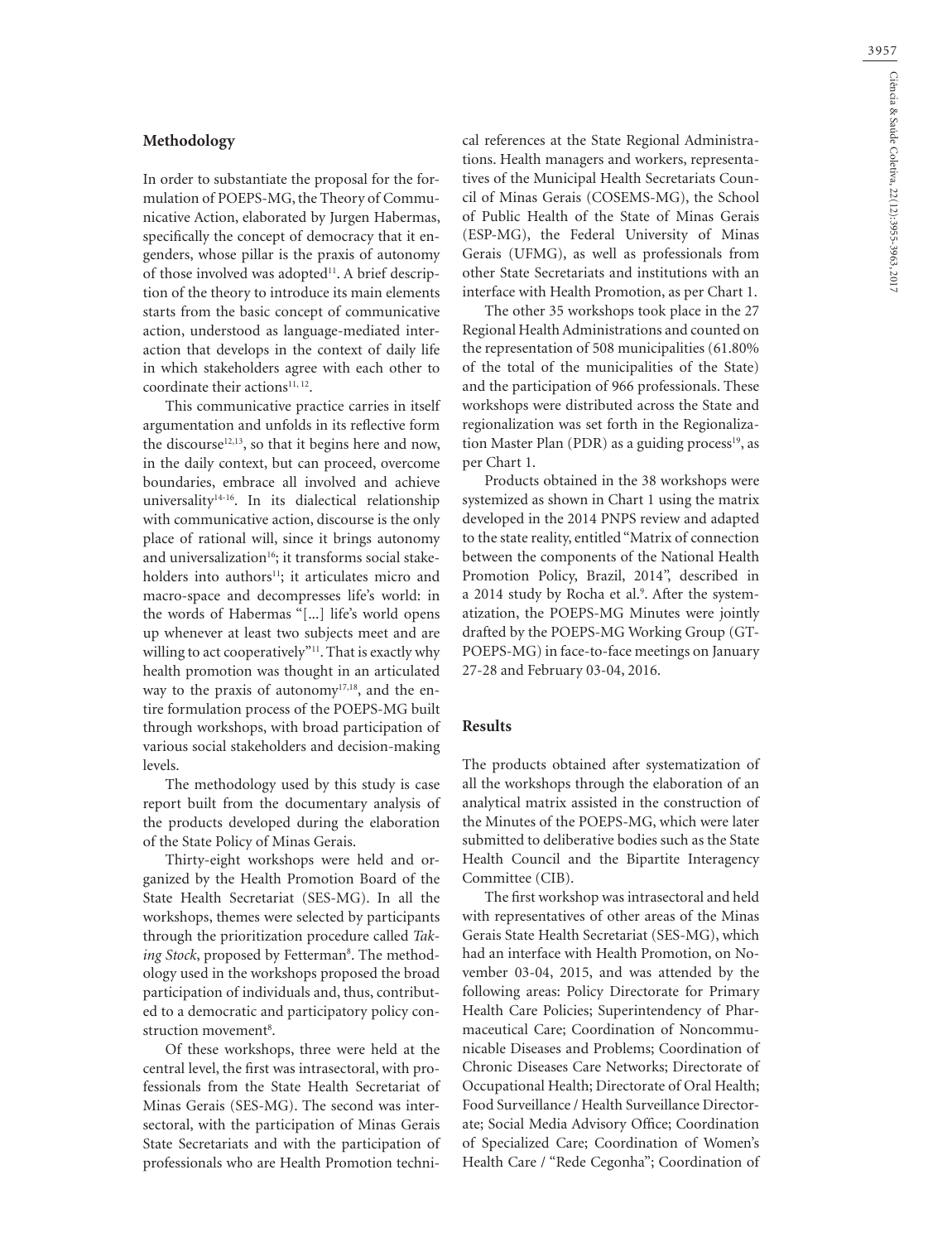| <b>Chart 1.</b> Summary of the types of workshops, number of participants and respective objectives for the |
|-------------------------------------------------------------------------------------------------------------|

| <b>WORKSHOPS</b>                                                              | <b>PARTICIPANTS</b>                                                       | <b>OBJECTIVE</b>                                                                                                                                                                                                                                                                             |
|-------------------------------------------------------------------------------|---------------------------------------------------------------------------|----------------------------------------------------------------------------------------------------------------------------------------------------------------------------------------------------------------------------------------------------------------------------------------------|
| Intrasectoral Workshop                                                        | 44 participants                                                           | To show the National Health Promotion Policy and survey<br>of specificities and priorities for the construction of the State<br>Health Promotion Policy involving intrasectoral representatives.                                                                                             |
| Intersectoral Workshop                                                        | 66 participants                                                           | To show the National Health Promotion Policy and survey<br>of specificities and priorities for the construction of the State<br>Health Promotion Policy involving intersectoral representatives.                                                                                             |
| Workshop with<br>representatives of<br>the Regional Health<br>Administrations | 28 State<br>Regional Health<br>Administrations<br>with 55<br>participants | To show the proposal and implement the methodology to build<br>the State Health Promotion Policy with the representatives of<br>the Regional Health Administrations and train them to replicate<br>the methodology at the regional level for the municipalities<br>under their jurisdiction. |
| Workshops at the<br>Regional Health<br>Administrations                        | 966 participants                                                          | To show the National Health Promotion Policy and survey<br>of specificities and priorities for the construction of the State<br>Health Promotion Policy involving municipal representatives.                                                                                                 |
| Systematization<br>Workshops                                                  | 26 participants                                                           | To systematize the products obtained in the workshops to build<br>the State Health Promotion Policy and to elaborate jointly<br>elaborate its draft.                                                                                                                                         |

Integrative and Complementary Practice and Superintendency of Regional Management.

The second workshop aimed to implement the methodology of construction of the POEPS-MG with the representatives of the Regional Health Administrations and training them for the replication of the methodology at the regional level for the municipalities within their jurisdiction. This workshop was attended by the technical references of the Health Promotion Board (Central Level) and representatives (Health Promotion technical references and coordinators of PHC facilities – NAPRIS) of the 28 State Health Administrations.

The third workshop was intersectoral and took place on November 26-27, 2015, between the Health Promotion Board and other Secretariats and institutions related to the theme of Health Promotion and that are essential in the planning of intersectoral actions for the implantation and implementation of the State Health Promotion Policy in the State. The following areas attended the event: State Sports Secretariat; State Agriculture, Livestock and Supply Secretariat; Intersectoral Governmental Chamber for Sustainable Food and Nutritional Safety of Minas Gerais; State Human Rights, Social Participation and Citizenship Secretariat; Sustainable Food and Nutrition Safety Council; Military Police of the State of Minas Gerais; State Education Secretariat; State Social Defense Secretariat; State Culture Secretariat; Military Fire Brigade of Minas Gerais; Caio Martins Educational Foundation; State Labor and Social Development Secretariat; Council of Municipal Health Secretariats of Minas Gerais; School of Public Health of Minas Gerais; Federal University of Minas Gerais. The organization of the intersectoral workshop was prompted by Health Promotion based on a socio-environmental approach, where health is considered as a daily production, with influences on the social, economic and cultural conditions (Social Determinants of Health) in which individuals are inserted. Therefore, the responsibility for promoting health is not limited to the health sector; intersectoriality triggers increased health gradient, with suprasectoral decisions materialized through programs with a real impact on the health and quality of life of the population. Intersectoriality provides for the articulation of knowledge and experiences in the planning and implementation of Health Promotion actions, with a view to achieving integrated results in complex situations<sup>1,2,20,21</sup>.

In the State Health Promotion Policy of Minas Gerais (POEPS-MG), values, principles, guidelines, cross-sectional themes, operational axes and competencies that portray recommen-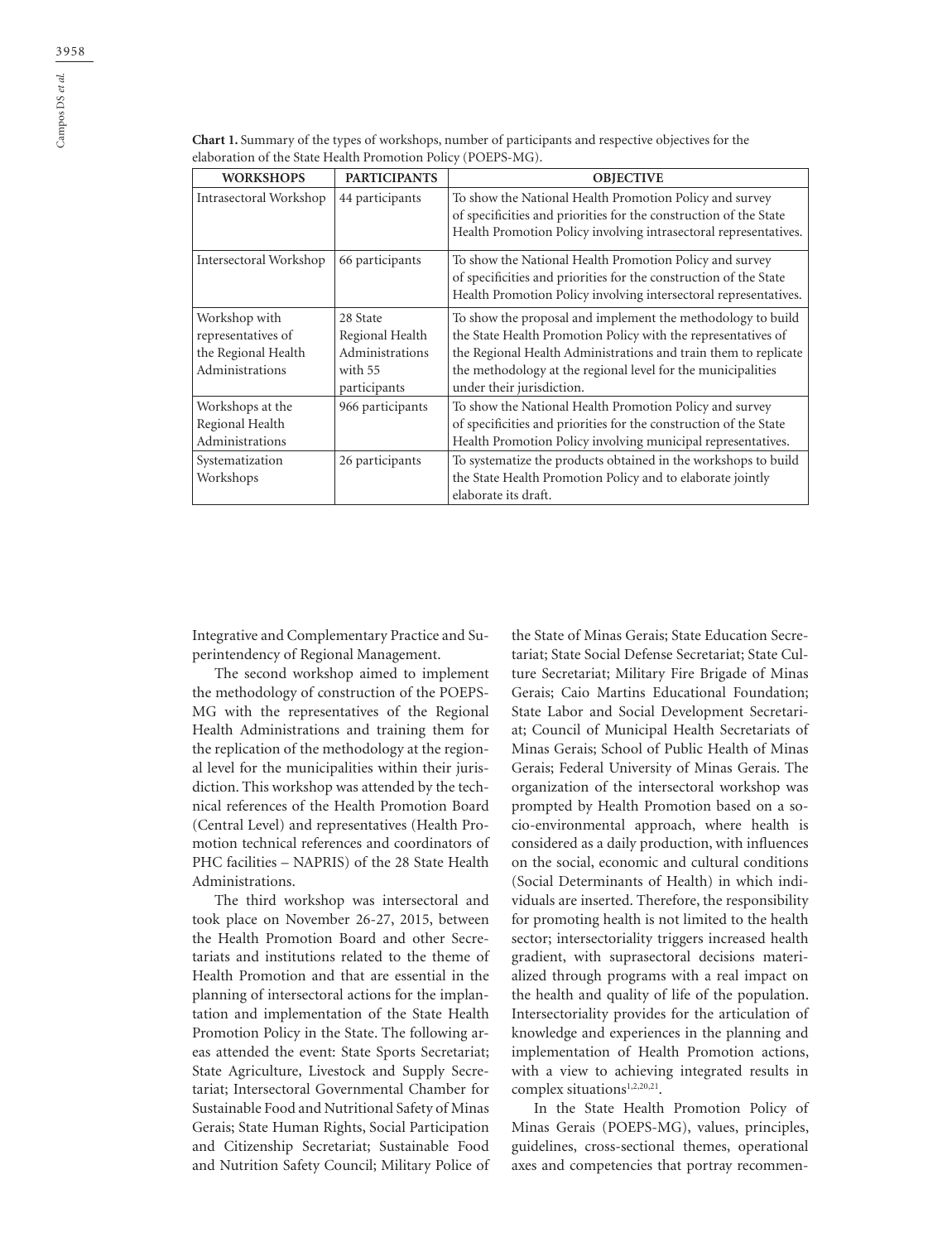3959

dations, suggestions, perceptions and visions of the social stakeholders that participated in the POEPS-MG are covered. All PNPS principles and values were also included in the workshops and new ones that emerged in the policy-making workshops were validated in the Working Group (WG) to define which ones would be included in the Policy as show in Chart 2. The values and principles incorporated were creativity, respect, perseverance, belonging, amorousness, horizontality and environmental justice.

The "Guidelines" outlined in the PNPS were renamed "Foundations" in the POEPS-MG, but the concept remains the same and is understood as the basis for the action and is related to its purpose, understood as a draft, general project line or plan<sup>10</sup>. The foundation that was added to include Minas Gerais demands was Popular Education in Health, through the political-pedagogical and participatory construction of knowledge oriented to Health Promotion, stimulating the empowerment and self-care of the population.

The Cross-Sectional Strategies are conceptualized in the POEPS-MG as those that should be used as reference for the establishment of Health Promotion agendas and the adoption of strategies. Operating in line with the principles and values of the SUS and traversing all Health Promotion actions, within the scope of the State of Minas Gerais, they are found in the PNPS, under the title of "Cross-Sectional Themes", with a new reference to the Promotion of Equity in Health (Chart 3).

The "Operational Axes" of the PNPS are called Operational Strategies in the POEPS-MG and they aim to achieve the development of Health Promotion practices, respecting values, principles, guidelines and objectives that are the same as those of the National Policy. There was only one change in the PNPS, namely, "Social Communication and Media" to "Mobilization and Social Communication", where social mobilization is an action that aims at establishing subjects and groups in favor of more solidary

**Chart 2.** Comparison between National Health Promotion Policy (PNPS) and State Health Promotion Policy (POEPS-MG).

| <b>PNPS</b>                                               | POEPS-MG                                                 |
|-----------------------------------------------------------|----------------------------------------------------------|
| - Values: solidarity, happiness, ethics, respect for      | - Values and principles: solidarity, happiness,          |
| diversity, humanization, co-responsibility, justice and   | ethics, respect for diversity, humanization, co-         |
| social inclusion.                                         | responsibility, justice and social inclusion, equity,    |
| - Principles: equity, social participation, autonomy,     | social participation, autonomy, empowerment,             |
| empowerment, intersectoriality, intrasectoriality,        | intersectoriality, intrasectoriality, sustainability,    |
| sustainability, integrality and territoriality.           | integrality and territoriality, perseverance, belonging, |
|                                                           | lovingness, creativity, respect, environmental justice,  |
|                                                           | horizontality.                                           |
| - Cross-sectional themes: Social Determinants             | - Cross-sectional strategies: Social Determinants of     |
| of Health (SDH), equity and respect for diversity,        | Health (SDH), health care, sustainable development       |
| sustainable development, health and care production,      | promotion, life at work, equity in health promotion.     |
| healthy environments and territories, life at work,       |                                                          |
| peace culture and human rights.                           |                                                          |
| - Operational axes: territorialization; intrasectoral and | - Operational strategies: territorialization;            |
| intersectoral coordination and cooperation; healthcare    | intrasectoral, intersectoral and interagency             |
| network; social participation and control;                | coordination and cooperation; healthcare networks;       |
| Management; education and training; surveillance,         | social participation and control; management;            |
| monitoring and evaluation;                                | education and training; surveillance, monitoring         |
| Production and dissemination of knowledge; Social         | and evaluation; production and dissemination of          |
| communication and media.                                  | knowledge; Mobilization and Social Communication.        |
| - Priority themes: continuing training and education,     | - Themes: coping with alcohol and other drugs abuse,     |
| appropriate and healthy food, bodily practice and         | appropriate and healthy food, bodily practice and        |
| physical activities, coping with tobacco use and          | physical activities, peace culture and human rights      |
| derivatives, coping with alcohol and other drugs          | promotion, worker's health promotion, continuing         |
| abuse, safe mobility promotion, peace culture and         | training and education, and popular education in         |
| human rights promotion, sustainable development           | health.                                                  |
| promotion.                                                |                                                          |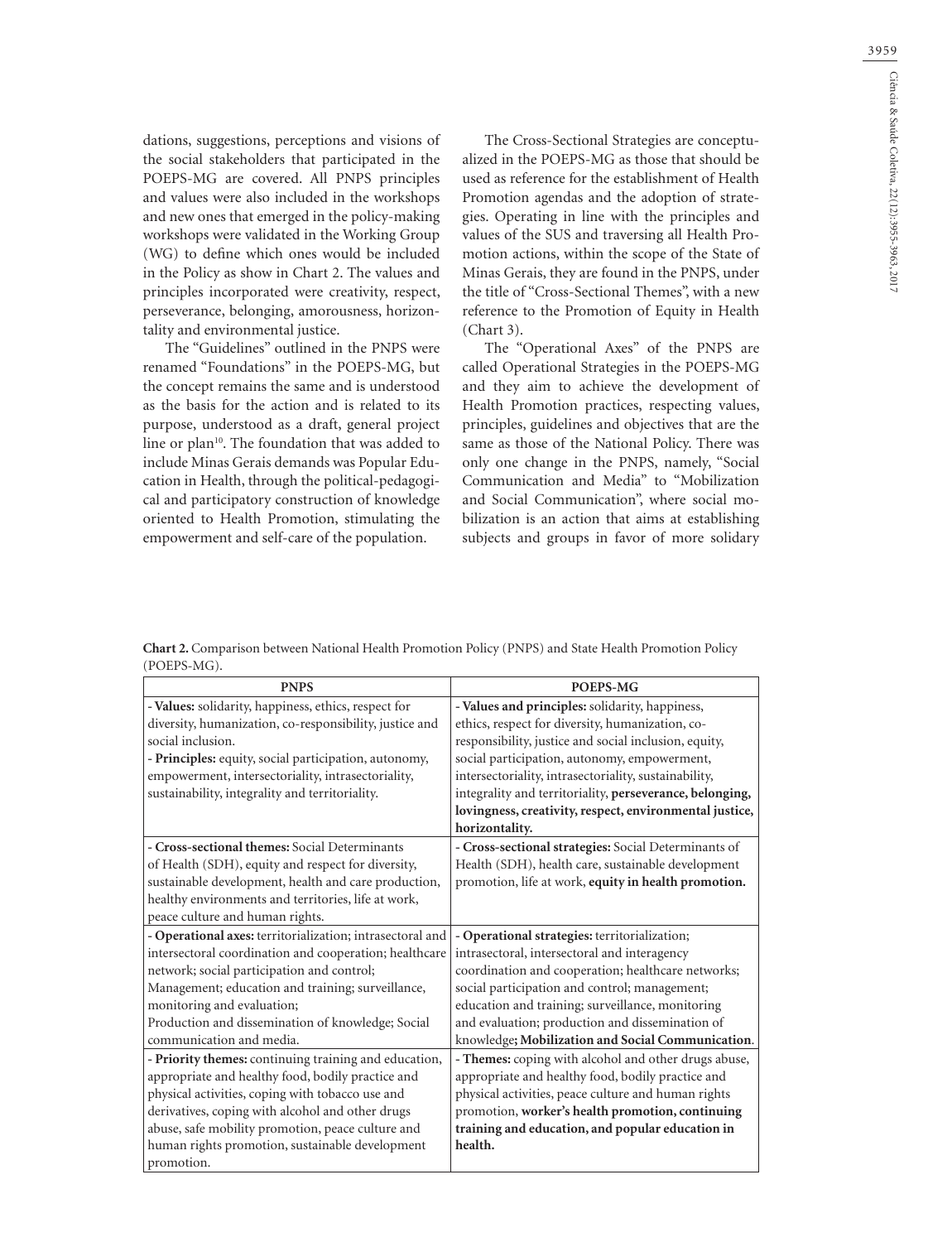societal arrangements, considering participation as an act of freedom, as per Table 1. Mobilization and popular roles collaborate to raise awareness about the importance of the relationship between health and living conditions and the possible actions to reduce inequities and advocate the right to health. They value the diversity of knowledge and cultures, integrating popular knowledge into the daily life of health services.

The "Priority Themes" of the PNPS were called Themes in the POEPS-MG and are described in Chart 3. The process to define them was similar to the PNPS review<sup>9</sup>. Themes were ranked according to the number of votes of the participants of the 38 workshops (managers, technical references, leaderships and other participants) and in how many workshops each topic was recurrent, as described in Table 4. Finally, products were systematized by the Working Group (GT-POEPS-MG) during the preparation of the minute. Themes will bear references for the establishment of health promotion agendas and the prioritization of strategies in Minas Gerais, and should be in line with SUS principles and values. After the publication of the POEPS-MG, there was a return movement to the regions to show the policy and provide support to implement it.

The model proposed in the Brazilian public health system is successful in theory, however, the financing model is unable to ensure the necessary resources to maintain the system. That is why it is so important to support the funding of public policies, so that it accompanies the expansion of services, ensuring the comprehensive services to citizens. Equity in financing ensures reduced regional disparities and resources for PHC22. One of the great challenges of public health is funding health actions and services, not only due to budget constraints, but also the increasing prevalence of the burden of chronic diseases<sup>23,24</sup>.

Thus, the POEPS shows the specific budget assurance for Health Promotion as an innovative aspect, which is a great advance, since this

| <b>Chart 3.</b> State Health Promotion Policy Themes. |  |  |  |
|-------------------------------------------------------|--|--|--|
|-------------------------------------------------------|--|--|--|

| 1-Continuing training | a) Continuing training and education: promoting training for managers, health            |
|-----------------------|------------------------------------------------------------------------------------------|
| and education and     | workers and other sectors.                                                               |
| Popular education in  |                                                                                          |
| health                | b) Popular education in health: theoretical perspective oriented to the educational      |
|                       | practice and social work intentionally directed to the promotion of people's             |
|                       | autonomy.                                                                                |
| 2- Adequate, Healthy  | Actions aiming at an environment that generates practices and customs that favor         |
| and Sustainable Food  | healthy choices and that are environmentally, culturally and socially sustainable.       |
| 3-Bodily practice and | a) Body practices: human beings in movement, assigning senses and meanings to            |
| physical activities   | content and intervention;                                                                |
|                       |                                                                                          |
|                       | b) Physical activity: any form of bodily movement, with energy expenditure above         |
|                       | resting levels;                                                                          |
|                       |                                                                                          |
|                       | c) Leisure activities: to practice pleasant activities, for rest, fun, recreation and    |
|                       | entertainment.                                                                           |
| 4- Peace culture      | Includes promoting, articulating and mobilizing actions that foster coexistence,         |
| and human rights      | respect for diversity and differences in gender, sexual orientation and gender           |
|                       |                                                                                          |
| promotion             | identity, between generations, ethnic-racial, cultural, territorial, social class and    |
|                       | related to people with disabilities.                                                     |
| 5-Álcool, Tobacco and | Actions to reduce the consumption of alcohol, tobacco and other drugs, with              |
| <b>Other Drugs</b>    | the co-responsibility and autonomy of the population, including educational,             |
|                       | legislative, economic, environmental, cultural and social actions.                       |
| 6- Worker's Health    | The promotion and protection of formal and informal workers' health, as well as          |
| Promotion             | surveillance of work environments and processes and stimulating workers' role.           |
| 7- Equity in health   | Respect for sexual and gender diversity, ethnic-racial, cultural and territorial         |
| promotion             | diversity, as well as breaking down institutional barriers that hinder access to health. |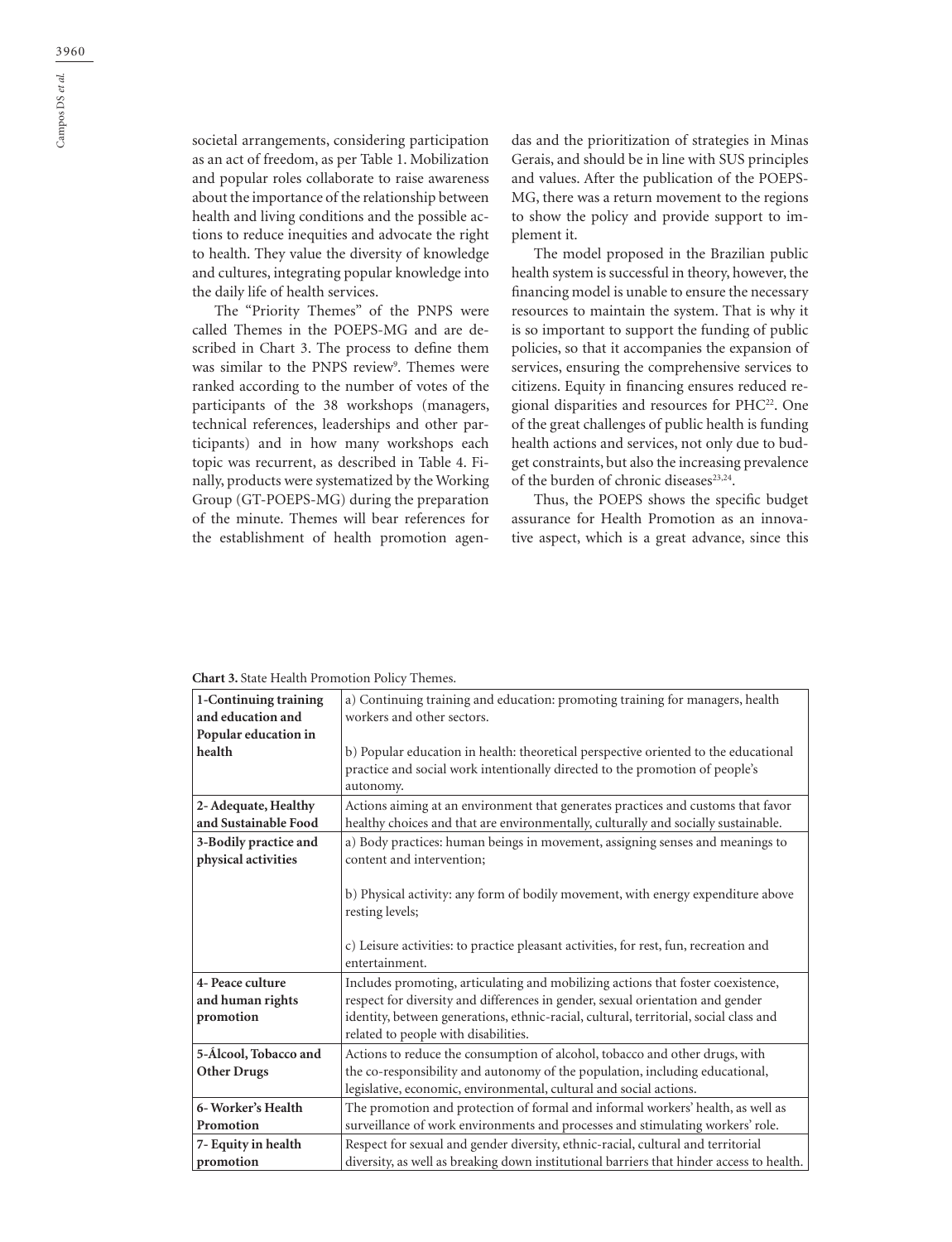3961

| Theme                                                                   | Nº votes | Recurrence in<br>Workshops |
|-------------------------------------------------------------------------|----------|----------------------------|
| Continuing training and education                                       | 269      | 23                         |
| Health and care production                                              | 85       | 11                         |
| Bodily practice and physical activities                                 | 78       | 8                          |
| Appropriate and healthy food                                            | 74       | 11                         |
| Coping with alcohol and other drugs abuse                               | 58       | 9                          |
| Healthy environments and territories                                    | 35       | 5                          |
| Peace culture and human rights promotion                                | 27       | 5                          |
| SDH, equity and respect for diversity                                   | 24       | 6                          |
| Professional appreciation                                               | 15       | 1                          |
| Quality culture                                                         | 14       | $\overline{2}$             |
| Physical activity                                                       | 13       | $\overline{2}$             |
| Quality of life                                                         | 9        | 1                          |
| Professionalization of extended and responsible management with the     | 9        | 1                          |
| obligation of an exclusive primary care coordinator                     |          |                            |
| Physical practices and physical activity associated with healthy eating | 9        | 1                          |
| Participatory management                                                | 8        | 1                          |
| Health promotion in child education                                     | 7        | 1                          |
| Health promotion and care                                               | 6        | 1                          |
| Healthy food                                                            | 6        | 1                          |
| Coping with tobacco use and derivatives                                 | 5        | 1                          |
| Health professionals' health promotion                                  | 5        | 1                          |
| Healthy food and bodily practices                                       | 5        | 1                          |
| Encouraging self-care                                                   | 5        | 1                          |
| Sustainable development promotion                                       | 4        | 1                          |
| Coping with legal and illegal drugs' abuse                              | 2        | 1                          |

**Table 1.** Themes that emerged in the Elaboration Workshops, with participants' votes.

happens for the first time since Health Promotion was established in the SES-MG. In order to receive the mentioned financial incentive, the municipality signed the Term of Commitment in the Indicators, Commitments and Goals Management System (GEICOM).

This financial incentive transfers financial resources to the municipalities by means of a fixed amount and a variable amount corresponding to 50% of the total amount of the financial incentive for each party. The variable amount is accounted for proportionally to compliance with five selected indicators that will guide the monitoring and evaluation of Health Promotion actions carried out by the municipalities, as well as the implantation and implementation of the State Health Promotion Policy in the State<sup>25</sup>.

### **Conclusion**

The State Health Promotion Policy is a way to strengthen and expand the PNPS and, instead of reviewing it, provides its detailed study and incorporation into the work routine. It complements and strengthens and reaffirms its purposes, adds specific characteristics of the territory and ensures its legitimacy with the linkage of budgetary resources and the introduction of health promotion actions in PHC through continuous monitoring and education activities.

The POEPS-MG was built in decentralized and participatory fashion, with a work methodology that ensured the effective involvement of stakeholders. The elaboration process stood out because it considered the specific regional demands identified during its construction and reinforces the enriching elements of its devel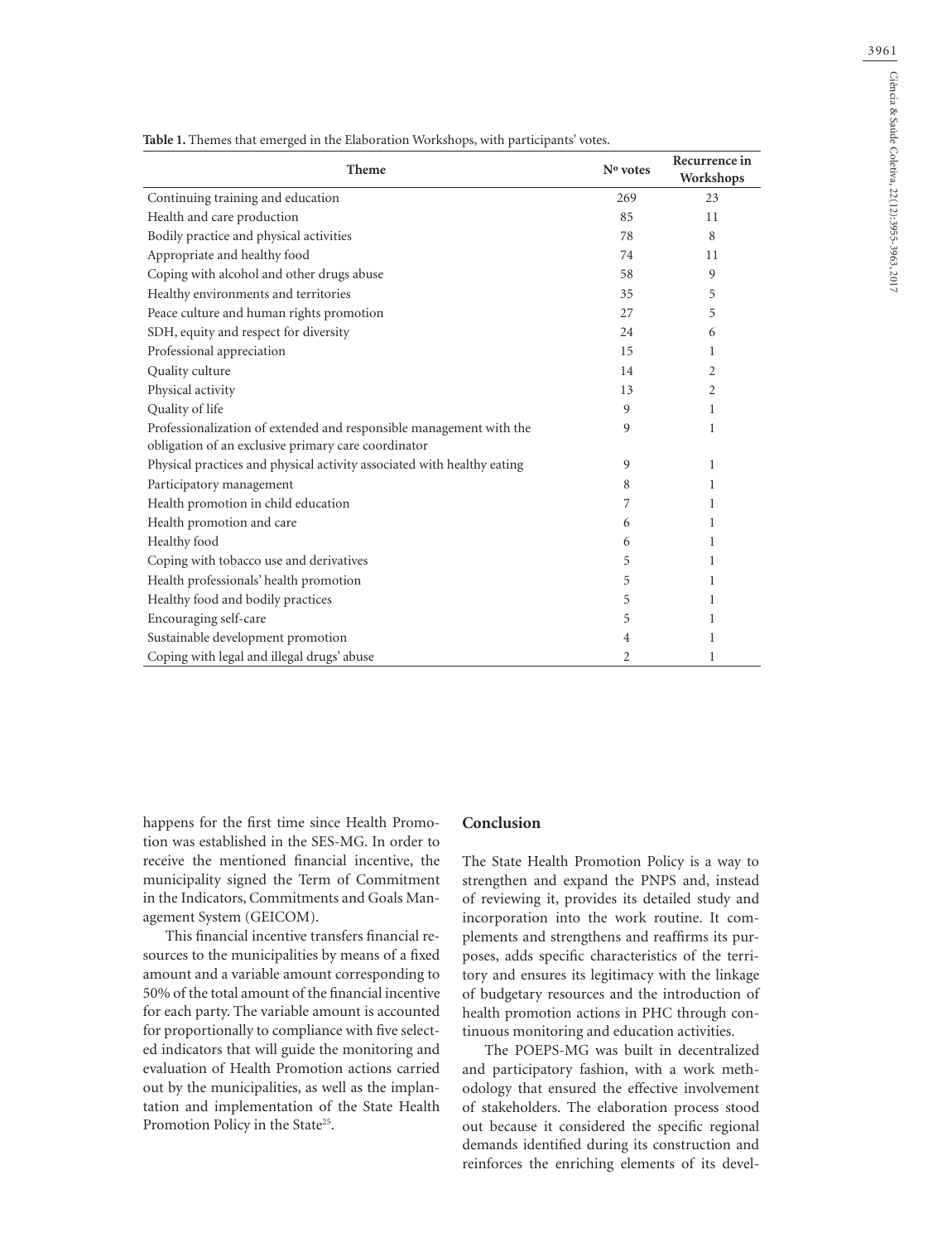opment built in an innovative, democratic and participatory way, enabling planning of actions, the proposal of indicators and use of the financial incentive as reliably as possible with the realities found in the municipalities of Minas Gerais. In addition, it provided greater ownership of the POEPS-MG by all the people involved in its construction process and who participate in the movements that implant and implement the Policy in the territories.

The actions that will be developed are based on the Themes and Guidelines defined in the POEPS-MG and aim to cover all the municipalities of Minas Gerais, generating increased health of individuals, improving the way of living, increasing the empowerment of individuals and communities in the search for reduced inequalities, vulnerabilities and health risks by acting on the social, economic, political, cultural and environmental determinants, for which purpose it has budgetary and financial allocation from the State for the implementation and implementation of the POEPS- MG, which was a great advance, since this is unprecedented.

#### **Collaborators**

DS Campos, MA Turci, EM Melo, VA Guerra, CGM Nascimento, CA Moreira, EM Paschoal, NRM Beltrão and KR Silva contributed to the construction of the manuscript.

#### **Acknowledgements**

We wish to thank the Regional References for Health Promotion of the 27 Regional Health Administrations, the Working Group set up by SES-MG for the preparation of the POEPS-MG, the Executive Secretariat of CONSEA-MG and CAI-SAN-MG, Prof. Dr. Kênia Lara Silva/UFMG, Ms. Stephanie Marques M. F. Belga, Daniela Santos Serpa Siqueira and Raquel Randow, students of the Health Services Management Course/UFMG.